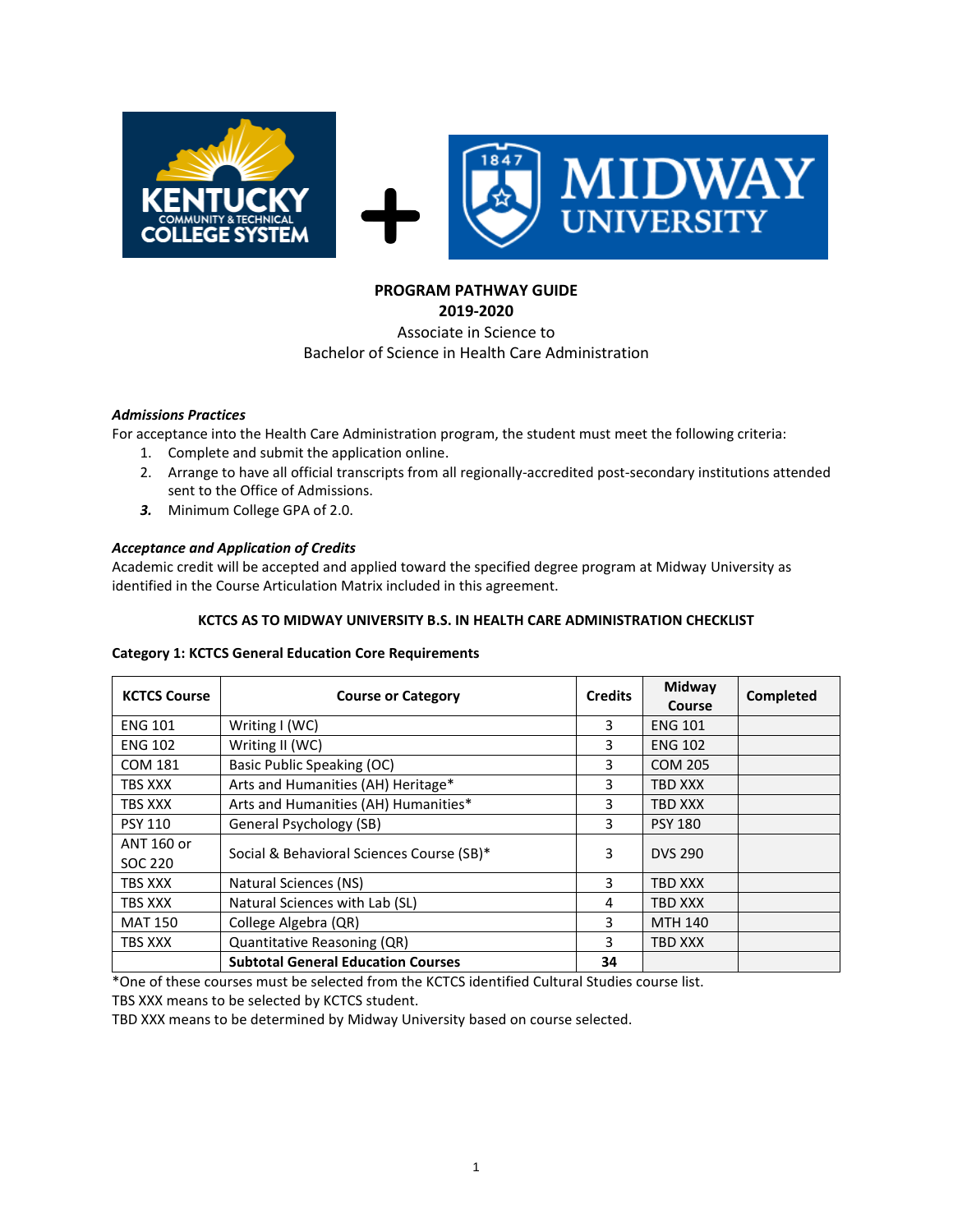#### **Category 2: KCTCS A.S. Requirements\***

| <b>KCTCS</b><br>Course | <b>Course or Category</b>                  | <b>Credits</b> | Midway<br>Course | Completed |
|------------------------|--------------------------------------------|----------------|------------------|-----------|
| <b>BIO 120</b>         | General Ecology (NS)                       |                | <b>ENV 201</b>   |           |
| <b>STA 210</b>         | Statistics: A Force in Human Judgment (QR) |                | MTH 139          |           |
|                        | <b>Subtotal A.S. Requirement Courses</b>   |                |                  |           |

\*At least 6 hours must be from Quantitative Reasoning and/or Natural Science

## **Category 3: KCTCS Electives\***

| <b>KCTCS</b><br>Course              | <b>Course or Category</b>                                  | <b>Credits</b> | Midway<br><b>Course</b>      | Completed |
|-------------------------------------|------------------------------------------------------------|----------------|------------------------------|-----------|
| <b>BAS 160</b>                      | Introduction to Business                                   | 3              | TBD XXX                      |           |
| CIT 105 or<br>OST 105               | Introduction to Computers                                  |                | <b>TBD XXX</b>               |           |
| TBS XXX                             | First-Year Experience                                      | 3              | <b>MWY-101</b>               |           |
| <b>BIO 120 or</b><br><b>GEO XXX</b> | General Ecology (NS) or<br>Any Geography Course (NS or SB) |                | <b>ENV 201 or</b><br>GEO 110 |           |
| TBS XXX                             | Elective                                                   |                | <b>TBD XXX</b>               |           |
| TBS XXX                             | Elective                                                   | 3              | TBD XXX                      |           |
| TBS XXX                             | Elective                                                   | 3              | TBD XXX                      |           |
|                                     | <b>Subtotal Elective Courses</b>                           | 21             |                              |           |
|                                     | <b>TOTAL Associate Degree Hours</b>                        | 61             |                              |           |

**\*** Recommend students pick from the KCTCS course equivalencies listed in the B.S. in Health Care Administration table

## **BACHELOR of SCIENCE in HEALTH CARE ADMINISTRATION KCTCS Program Transfer Equivalencies**

## **HEALTH CARE ADMINISTRATION**

| Course        | <b>KCTCS Course</b> | <b>Hours</b> | Course         | <b>Midway Course</b>              | Completed |
|---------------|---------------------|--------------|----------------|-----------------------------------|-----------|
| <b>Number</b> |                     |              | <b>Number</b>  |                                   |           |
|               |                     | 3            | <b>HCA 300</b> | <b>Health Care Economics</b>      |           |
|               |                     | 3            | <b>HCA 301</b> | <b>Ethics in Health Care</b>      |           |
|               |                     | 3            | <b>HCA 305</b> | Management Information            |           |
|               |                     |              |                | Systems                           |           |
|               |                     | 3            | <b>HCA 307</b> | <b>Health Insurance Claims</b>    |           |
|               |                     |              |                | Management                        |           |
|               |                     | 3            | <b>HCA 312</b> | <b>Health and Medical Care</b>    |           |
|               |                     |              |                | Delivery Systems                  |           |
|               |                     | 3            | <b>HCA 391</b> | <b>Health Careers</b>             |           |
|               |                     | 3            | <b>HCA 392</b> | <b>Medical Staff Organization</b> |           |
|               |                     | 3            | <b>HCA 400</b> | Legal Issues in Health Care       |           |
|               |                     | 3            | <b>HCA 405</b> | Management and Planning in        |           |
|               |                     |              |                | <b>Health Care</b>                |           |
|               |                     | 3            | <b>HCA 412</b> | <b>Health Care Policy</b>         |           |
|               |                     | 3            | <b>HCA 418</b> | Financial Management of           |           |
|               |                     |              |                | <b>Health Care Organizations</b>  |           |
|               |                     | 3            | <b>HCA 492</b> | <b>HCA Capstone</b>               |           |